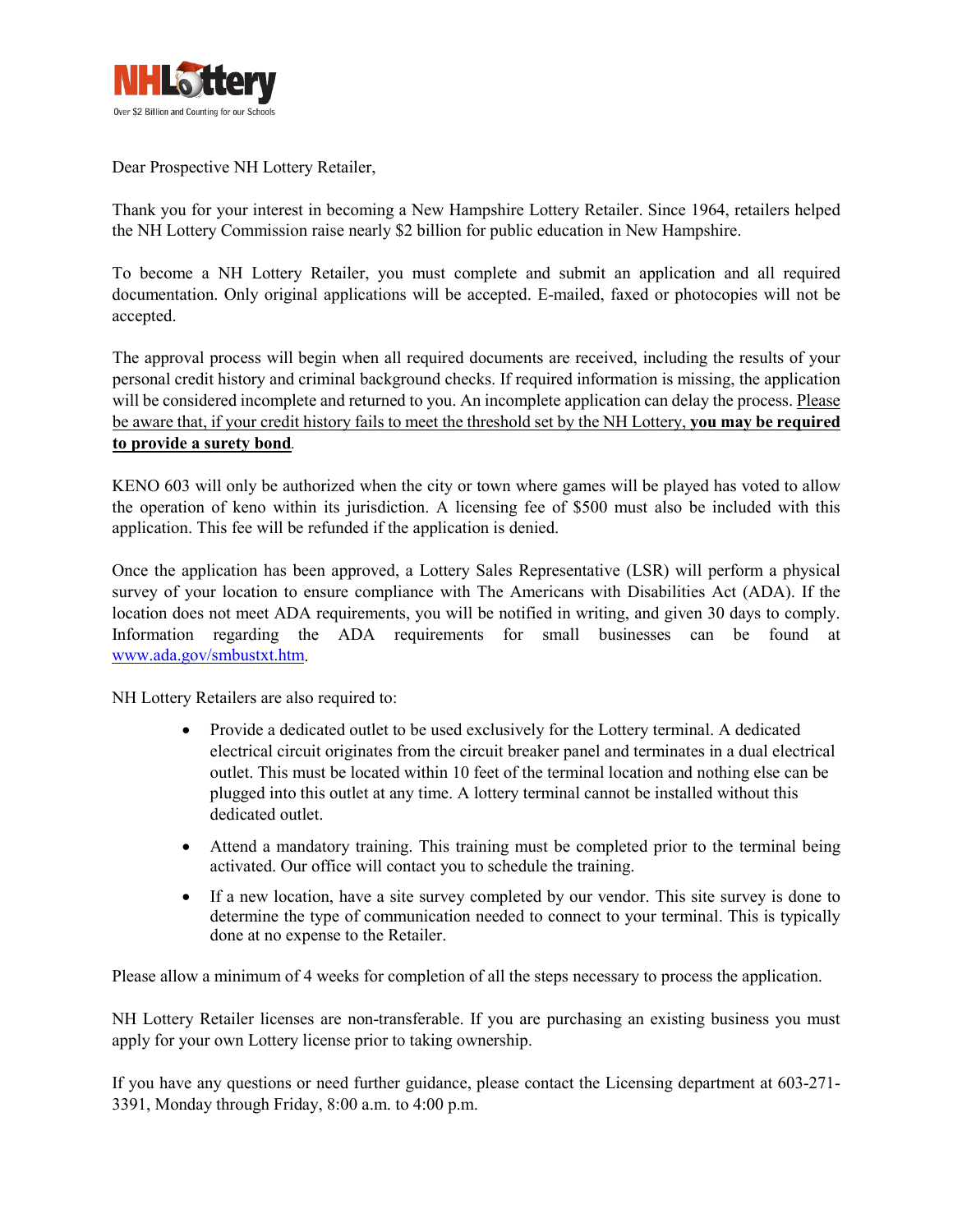

| <b>TYPE OF APPLICATION</b><br>1.                                                                                                                                                                                                                                                                                                          |  |  |  |  |
|-------------------------------------------------------------------------------------------------------------------------------------------------------------------------------------------------------------------------------------------------------------------------------------------------------------------------------------------|--|--|--|--|
| $\Box$ New Retailer – Seeking to become licensed as a NH Lottery Retailer and/or Keno 603 Retailer                                                                                                                                                                                                                                        |  |  |  |  |
| If not currently in operation, provide the anticipated date the business will be open:                                                                                                                                                                                                                                                    |  |  |  |  |
| Ownership Change – New ownership of a licensed NH Lottery Retailer.<br>$\Box$<br>Provide the anticipated date of change of ownership:<br>Allow 14 days for processing of this license                                                                                                                                                     |  |  |  |  |
| KENO 603 – Existing Retailer adding KENO 603<br>To be eligible to operate KENO 603, the applicant must hold a current liquor license as specified in<br>RSA 284:45, VI(a). See section 3 for more information.<br>Include a \$500 license fee with this application. This fee will be refunded if the application is denied.<br>$\bullet$ |  |  |  |  |
| 2.<br>NH LOTTERY PRODUCTS TO BE SOLD BY THE RETAILER                                                                                                                                                                                                                                                                                      |  |  |  |  |
| KENO 603/On-Line Games (no Instant Games)<br>KENO 603/On-Line Games/Instant Games                                                                                                                                                                                                                                                         |  |  |  |  |
| On-Line/Instant Games (no KENO 603)                                                                                                                                                                                                                                                                                                       |  |  |  |  |
| 3.<br><b>BUSINESS INFORMATION</b>                                                                                                                                                                                                                                                                                                         |  |  |  |  |
| Tax ID Number/EIN<br>Name of Store/Retailer                                                                                                                                                                                                                                                                                               |  |  |  |  |
| Name of Store/Retailer Owner/ (First MI Last)<br>Name of Store/Retailer Manager (First MI Last)                                                                                                                                                                                                                                           |  |  |  |  |
| Physical Street Address of Store/Retailer<br>City/Town<br><b>State</b><br>Zip                                                                                                                                                                                                                                                             |  |  |  |  |
| Mailing Address of Store/Retailer*<br>City/Town<br><b>State</b><br>Zip<br>*Complete only if the mailing address is different than physical address noted above                                                                                                                                                                            |  |  |  |  |
| Store/Retailer Phone Number<br>Store/Retailer E-mail Address                                                                                                                                                                                                                                                                              |  |  |  |  |
| Is the business currently licensed as a NH Lottery Retailer?<br>$\Box$ Yes $\Box$ No                                                                                                                                                                                                                                                      |  |  |  |  |
| Do you currently have an instant/on-line ticket vending machine at this location?<br>$\Box$ Yes $\Box$ No                                                                                                                                                                                                                                 |  |  |  |  |
| Do you currently have KENO 603 equipment at this location?<br>$\Box$ Yes $\Box$ No                                                                                                                                                                                                                                                        |  |  |  |  |
| If seeking to offer KENO 603, has the city/town where the game will be operated approved keno? $\Box$ Yes $\Box$ No                                                                                                                                                                                                                       |  |  |  |  |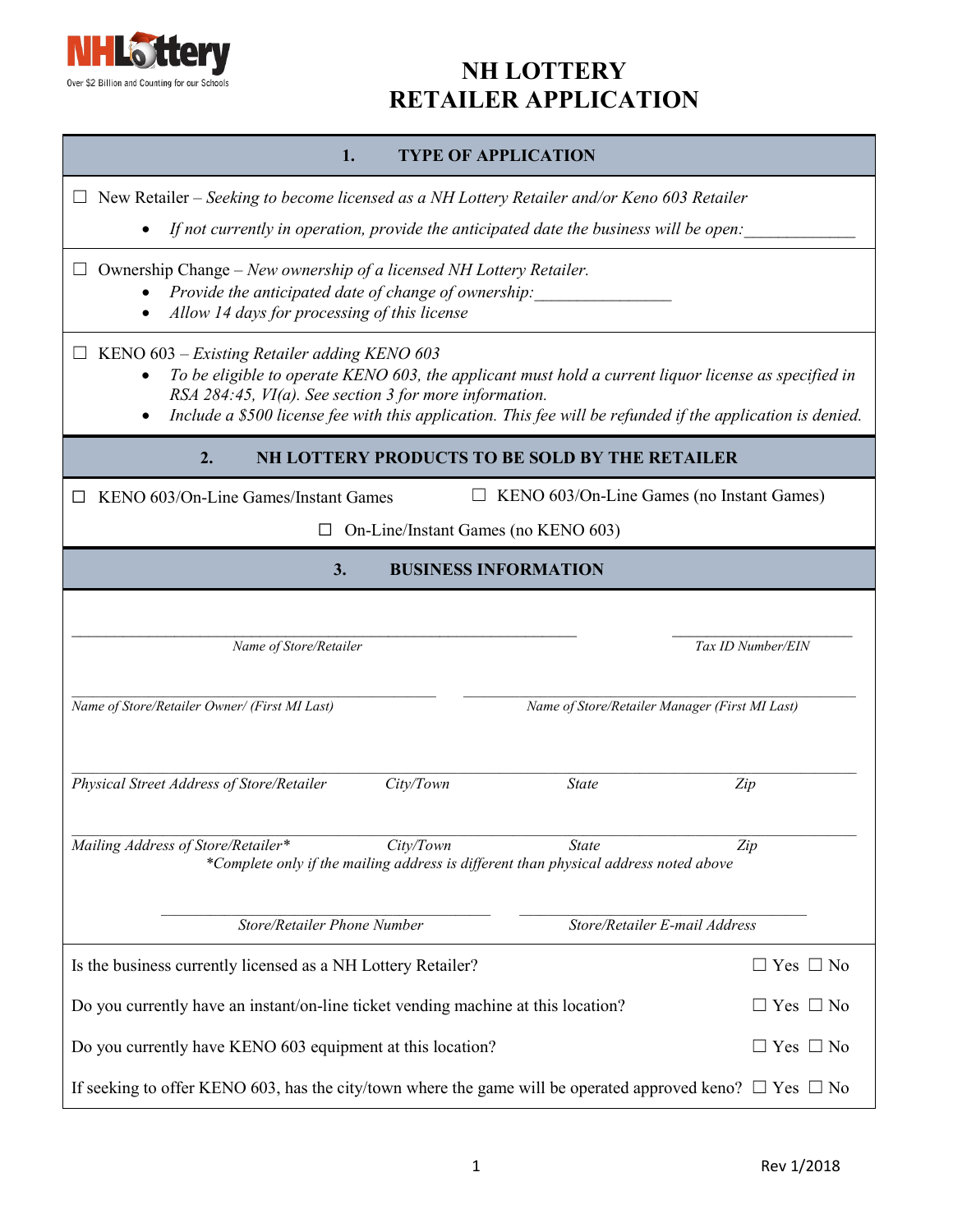| 3.<br><b>BUSINESS INFORMATION - Continued</b>                                                                                                                                                                                                                                                                                                                                                                                                                                                                                                                                                                                                                                          |  |  |  |  |  |  |  |
|----------------------------------------------------------------------------------------------------------------------------------------------------------------------------------------------------------------------------------------------------------------------------------------------------------------------------------------------------------------------------------------------------------------------------------------------------------------------------------------------------------------------------------------------------------------------------------------------------------------------------------------------------------------------------------------|--|--|--|--|--|--|--|
| Is the business' trade name, corporation or partnership registered with the NH Secretary of State? $\Box$ Yes $\Box$ No                                                                                                                                                                                                                                                                                                                                                                                                                                                                                                                                                                |  |  |  |  |  |  |  |
| If yes, provide copy of documentation with this application.                                                                                                                                                                                                                                                                                                                                                                                                                                                                                                                                                                                                                           |  |  |  |  |  |  |  |
| Does the location that you are applying for currently hold a valid State of NH liquor license?<br>$\Box$ Yes $\Box$ No                                                                                                                                                                                                                                                                                                                                                                                                                                                                                                                                                                 |  |  |  |  |  |  |  |
| If yes, provide current liquor license number:                                                                                                                                                                                                                                                                                                                                                                                                                                                                                                                                                                                                                                         |  |  |  |  |  |  |  |
| ∗<br>RSA 284:45, VI(a) requires that, to be eligible to operate KENO 603, the applicant hold a valid liquor license as one of the following: (1)<br>A Restaurant/hotel licensed under RSA 178:20, II, RSA 178:21, II(a) or (b), or RSA 178:22, V(q); (2) A brew pub licensed under RSA<br>178:13; (3) A ballroom licensed under RSA 178:22, V(c); (4) A veterans' club, private club, or social club licensed under RSA 178:22,<br>$V(h)$ ; (5) A Convention center licensed under RSA 178:22, $V(i)$ ; (6) A Hotel licensed under RSA 178:22, $V(k)$ ; (7) A racetrack licensed<br>under RSA 178:22, $V(n)$ ; or (8) A sports recreation facility licensed under RSA 178:22, $V(v)$ . |  |  |  |  |  |  |  |
| Indicate the type of business that is applying for this retailer license (check one):                                                                                                                                                                                                                                                                                                                                                                                                                                                                                                                                                                                                  |  |  |  |  |  |  |  |
| $\Box$ Sole Proprietor<br>$\Box$ Partnership<br>$\Box$ Corporation<br>$\Box$ LLC<br>$\Box$ Non-Profit Corp.                                                                                                                                                                                                                                                                                                                                                                                                                                                                                                                                                                            |  |  |  |  |  |  |  |
| If the business is a corporation or an LLC, the following information <b>MUST</b> be provided:<br>Name of Corporation/LLC<br>Tax ID Number/EIN                                                                                                                                                                                                                                                                                                                                                                                                                                                                                                                                         |  |  |  |  |  |  |  |
| <b>Phone Number</b><br>Corporate/LLC Contact Person<br>E-mail Address                                                                                                                                                                                                                                                                                                                                                                                                                                                                                                                                                                                                                  |  |  |  |  |  |  |  |
| Corporate/LLC Mailing Address<br>City/Town<br><b>State</b><br>Zip                                                                                                                                                                                                                                                                                                                                                                                                                                                                                                                                                                                                                      |  |  |  |  |  |  |  |
| Is the business seasonal?<br>$\Box$ Yes<br>$\Box$ No<br>If yes, what months of the year will the business be open?                                                                                                                                                                                                                                                                                                                                                                                                                                                                                                                                                                     |  |  |  |  |  |  |  |
| What are the business' hours of operation?                                                                                                                                                                                                                                                                                                                                                                                                                                                                                                                                                                                                                                             |  |  |  |  |  |  |  |
| <b>SUN</b><br><b>MON</b><br><b>TUES</b><br><b>WED</b><br><b>THURS</b><br><b>FRI</b><br><b>SAT</b>                                                                                                                                                                                                                                                                                                                                                                                                                                                                                                                                                                                      |  |  |  |  |  |  |  |
| <b>OPEN</b>                                                                                                                                                                                                                                                                                                                                                                                                                                                                                                                                                                                                                                                                            |  |  |  |  |  |  |  |
| <b>CLOSED</b>                                                                                                                                                                                                                                                                                                                                                                                                                                                                                                                                                                                                                                                                          |  |  |  |  |  |  |  |
|                                                                                                                                                                                                                                                                                                                                                                                                                                                                                                                                                                                                                                                                                        |  |  |  |  |  |  |  |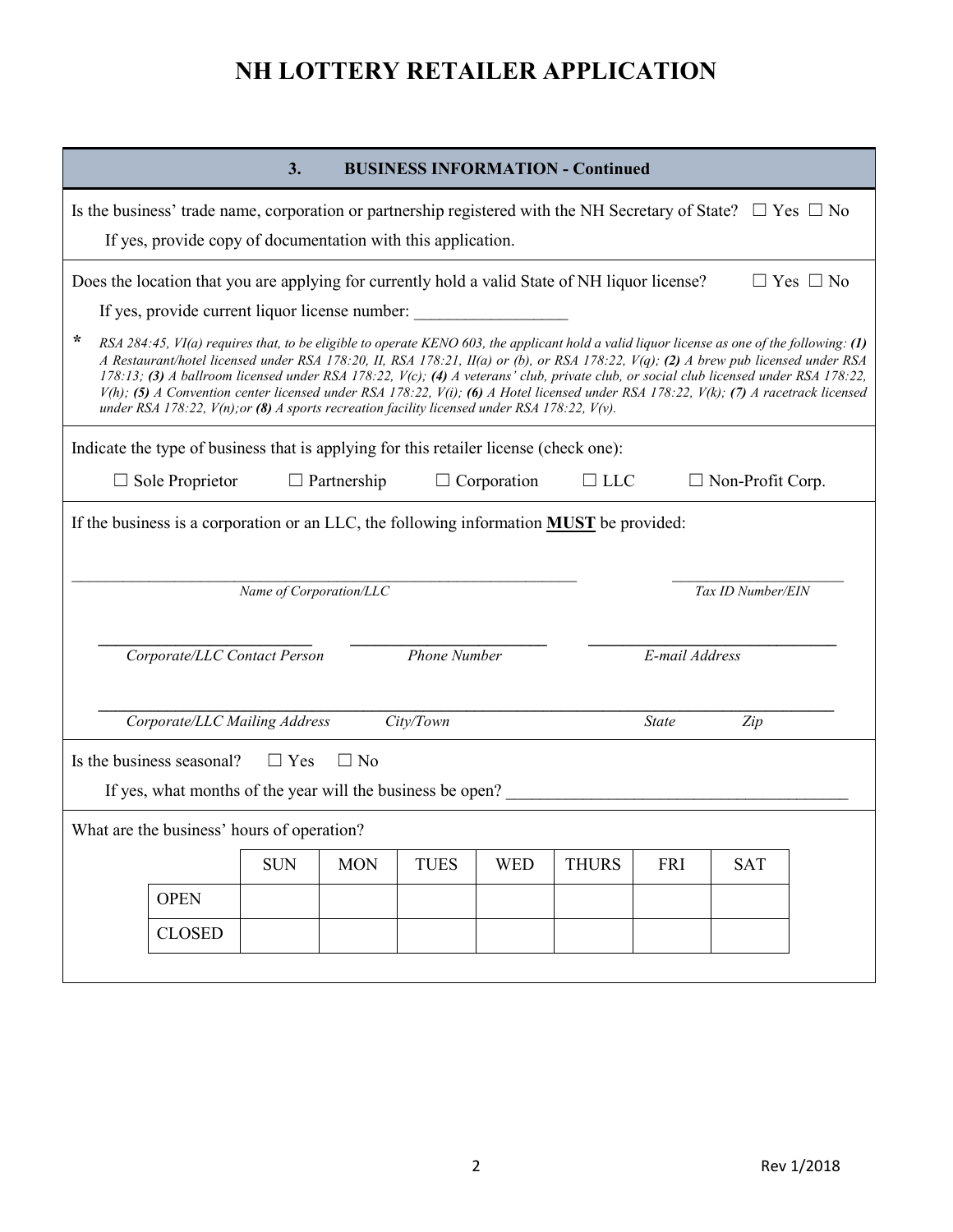| 4.                                                                                                                                                                                                                                                               | <b>PROPERTY OWNER INFORMATION</b>       |                                 |
|------------------------------------------------------------------------------------------------------------------------------------------------------------------------------------------------------------------------------------------------------------------|-----------------------------------------|---------------------------------|
| Does the Store/Retailer own the property where the NH Lottery products will be sold?<br>If "No", provide the following owner information:                                                                                                                        |                                         | $\Box$ Yes $\Box$ No            |
|                                                                                                                                                                                                                                                                  | Property Owner's Name                   |                                 |
| Property Owner's Mailing Address                                                                                                                                                                                                                                 | City/Town<br><b>State</b>               | Zip                             |
| Property Owner's Phone Number                                                                                                                                                                                                                                    |                                         | Property Owner's E-mail Address |
| 5.                                                                                                                                                                                                                                                               | <b>OWNERSHIP/MANAGEMENT INFORMATION</b> |                                 |
| List the names of all current owners, partners, members, managers and/or officers of the business. Each individual<br>listed below must provide their personal information, and submit a Criminal Record Release Authorization form<br>and a copy of a photo ID. |                                         |                                 |
| First Name<br>MI                                                                                                                                                                                                                                                 | Last Name                               | Title/Affiliation               |
|                                                                                                                                                                                                                                                                  |                                         |                                 |
|                                                                                                                                                                                                                                                                  |                                         |                                 |
| Do any of the individuals listed above currently hold a license to sell lottery products in NH?<br>If "yes", provide the following information:                                                                                                                  |                                         | $\Box$ Yes<br>$\Box$ No         |
| Retailer Name                                                                                                                                                                                                                                                    |                                         | NH Lottery Retailer Number      |
| Physical Address of Retailer Location                                                                                                                                                                                                                            | City/Town                               | <b>State</b><br>Zip             |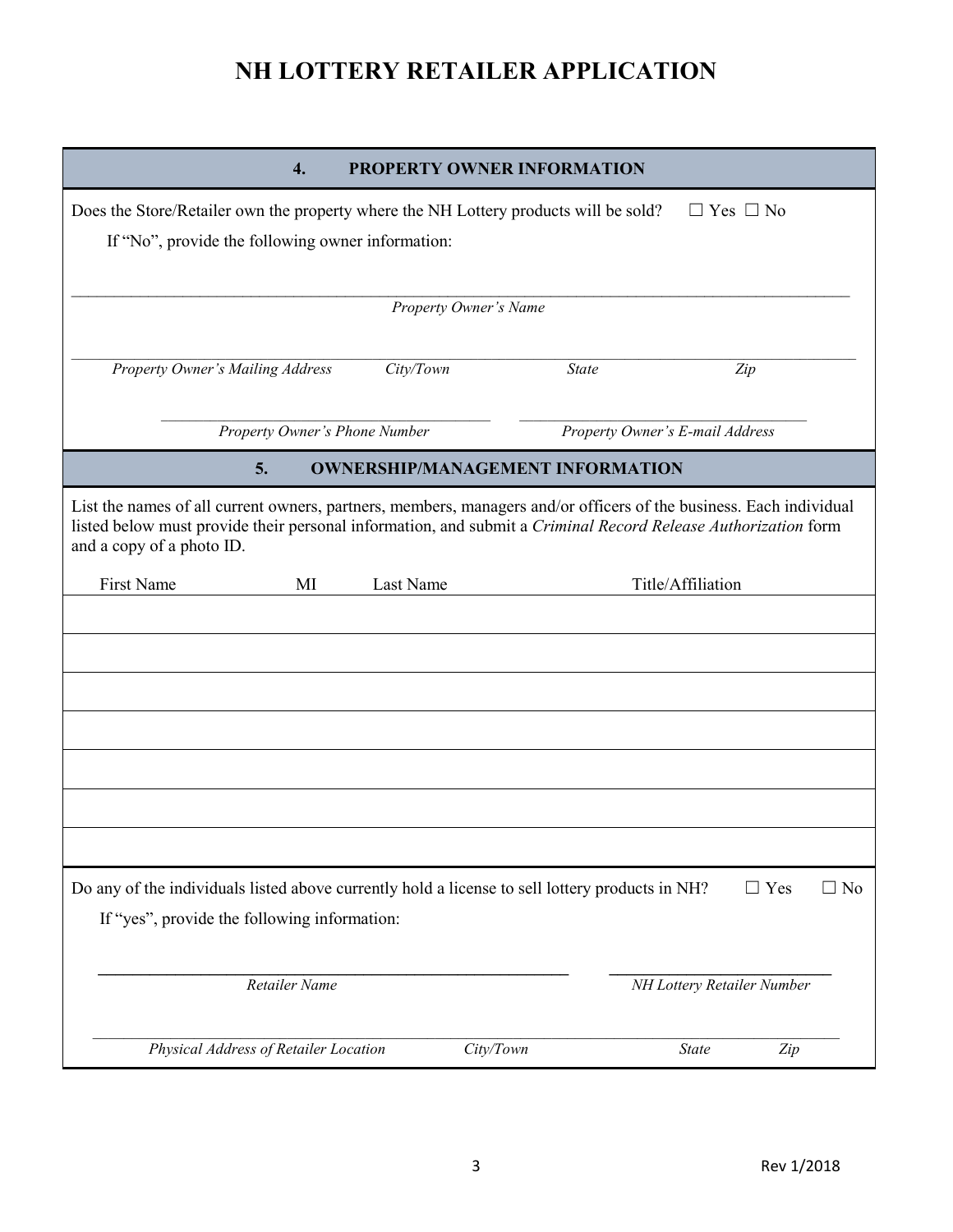#### **5. OWNERSHIP/MANAGEMENT INFORMATION - Continued**

Provide the following personal information for each owner, partner, member, manager and/or officer of the business listed above.

| <b>First Name</b>                                                                                                                                                                                                                                                                                                                                                                                                                                                                                    | MI | Last Name                           | Date of Birth                                                                                              | Social Security # |
|------------------------------------------------------------------------------------------------------------------------------------------------------------------------------------------------------------------------------------------------------------------------------------------------------------------------------------------------------------------------------------------------------------------------------------------------------------------------------------------------------|----|-------------------------------------|------------------------------------------------------------------------------------------------------------|-------------------|
| <b>Current Mailing Address</b>                                                                                                                                                                                                                                                                                                                                                                                                                                                                       |    | City/Town                           | <b>State</b>                                                                                               | Zip               |
| Previous Mailing Address*                                                                                                                                                                                                                                                                                                                                                                                                                                                                            |    | City/Town                           | <b>State</b><br>*Only required if the individual has lived at their current address for fewer than 5 years | Zip               |
| Home/Business Phone Number                                                                                                                                                                                                                                                                                                                                                                                                                                                                           |    | Personal/Business Cell Phone Number |                                                                                                            | E-mail Address    |
| I certify that I have not been convicted of a felony or a Class A misdemeanor within the previous 10 years, which has<br>not been annulled by a court, or a class B misdemeanor within the past 5 years, which has not been annulled by a<br>court, or I have not violated any of the statutes or rules governing charitable gambling in the past in this or any other<br>state. By signing below I also affirm my consent for the NH Lottery Commission to conduct a check on my credit<br>history. |    |                                     |                                                                                                            |                   |
| I further certify my understanding that a check will be performed of my credit history. I also understand that, if my<br>credit history does not meet the threshold set by the NH Lottery, <i>I may be required to provide a surety bond</i> naming<br>the commission as oblige, and conditioned upon my compliance with payment obligations relative to weekly<br>settlement and remittances.                                                                                                       |    |                                     |                                                                                                            |                   |
| Signature                                                                                                                                                                                                                                                                                                                                                                                                                                                                                            |    |                                     | Title/Affiliation with Store/Retailer                                                                      | Signature Date    |

## **Print additional copies of this page if needed to provide information for all owners, partners, members, managers and/or officers of the business.**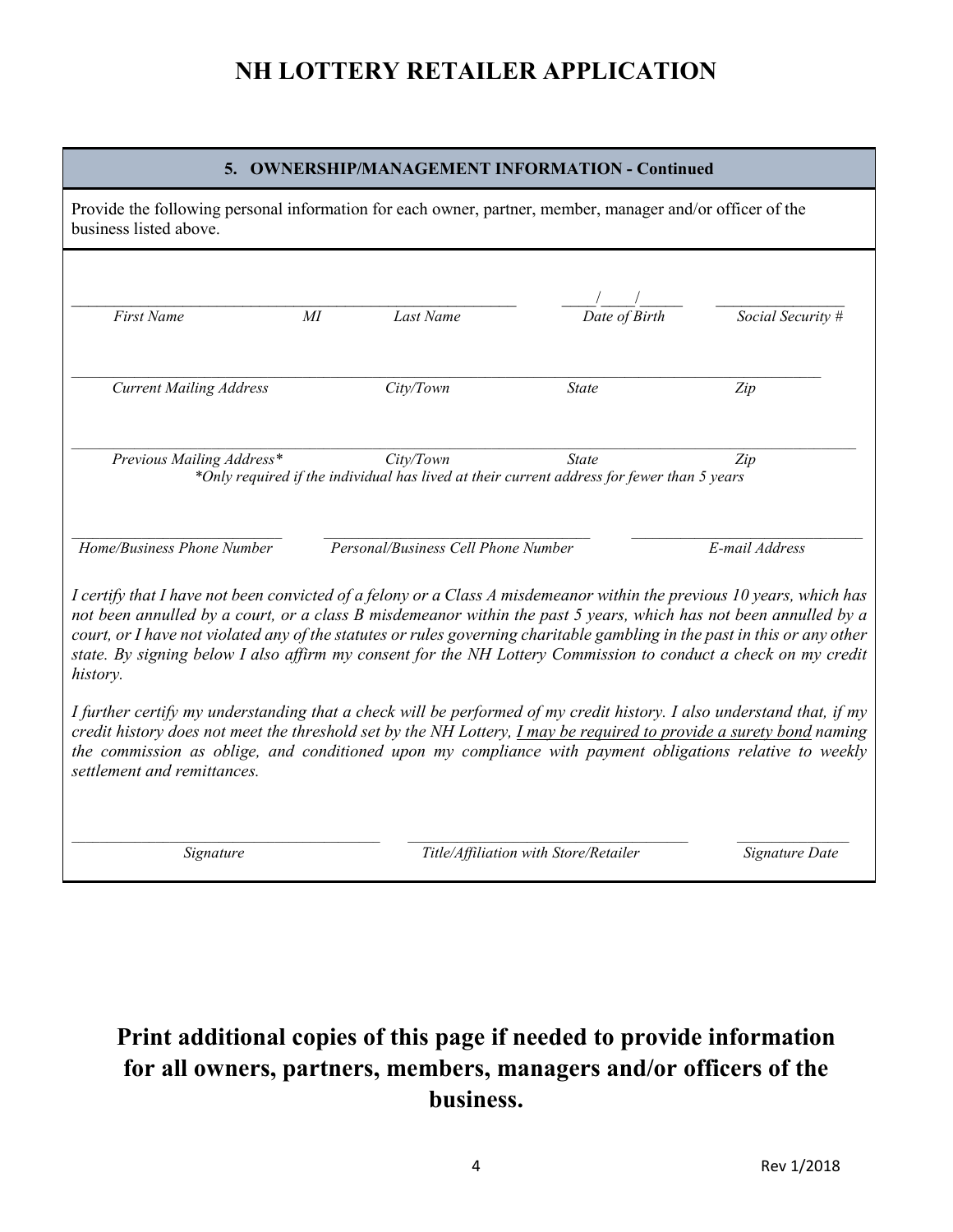| <b>OWNERSHIP/MANAGEMENT INFORMATION - Continued</b><br>5.                                                                                                                                                                                                                                                                                                                                                                                                                                            |                                       |                             |                   |  |  |  |
|------------------------------------------------------------------------------------------------------------------------------------------------------------------------------------------------------------------------------------------------------------------------------------------------------------------------------------------------------------------------------------------------------------------------------------------------------------------------------------------------------|---------------------------------------|-----------------------------|-------------------|--|--|--|
| Provide the following personal information for each owner, partner, member, manager and/or officer of the<br>business listed above.                                                                                                                                                                                                                                                                                                                                                                  |                                       |                             |                   |  |  |  |
| <b>First Name</b><br>МI                                                                                                                                                                                                                                                                                                                                                                                                                                                                              | Last Name                             | $\overline{Date\ of}$ Birth | Social Security # |  |  |  |
| <b>Current Mailing Address</b>                                                                                                                                                                                                                                                                                                                                                                                                                                                                       | City/Town                             | <b>State</b>                | Zip               |  |  |  |
| Previous Mailing Address*<br>City/Town<br><b>State</b><br>Zip<br>*Only required if the individual has lived at their current address for fewer than 5 years                                                                                                                                                                                                                                                                                                                                          |                                       |                             |                   |  |  |  |
| Home/Business Phone Number                                                                                                                                                                                                                                                                                                                                                                                                                                                                           | Personal/Business Cell Phone Number   |                             | E-mail Address    |  |  |  |
| I certify that I have not been convicted of a felony or a Class A misdemeanor within the previous 10 years, which has<br>not been annulled by a court, or a class B misdemeanor within the past 5 years, which has not been annulled by a<br>court, or I have not violated any of the statutes or rules governing charitable gambling in the past in this or any other<br>state. By signing below I also affirm my consent for the NH Lottery Commission to conduct a check on my credit<br>history. |                                       |                             |                   |  |  |  |
| I further certify my understanding that a check will be performed of my credit history. I also understand that, if my<br>credit history does not meet the threshold set by the NH Lottery, $\Gamma$ may be required to provide a surety bond naming<br>the commission as oblige, and conditioned upon my compliance with payment obligations relative to weekly<br>settlement and remittances.                                                                                                       |                                       |                             |                   |  |  |  |
| Signature                                                                                                                                                                                                                                                                                                                                                                                                                                                                                            | Title/Affiliation with Store/Retailer |                             | Signature Date    |  |  |  |

## **Print additional copies of this page if needed to provide information for all owners, partners, members, managers and/or officers of the business.**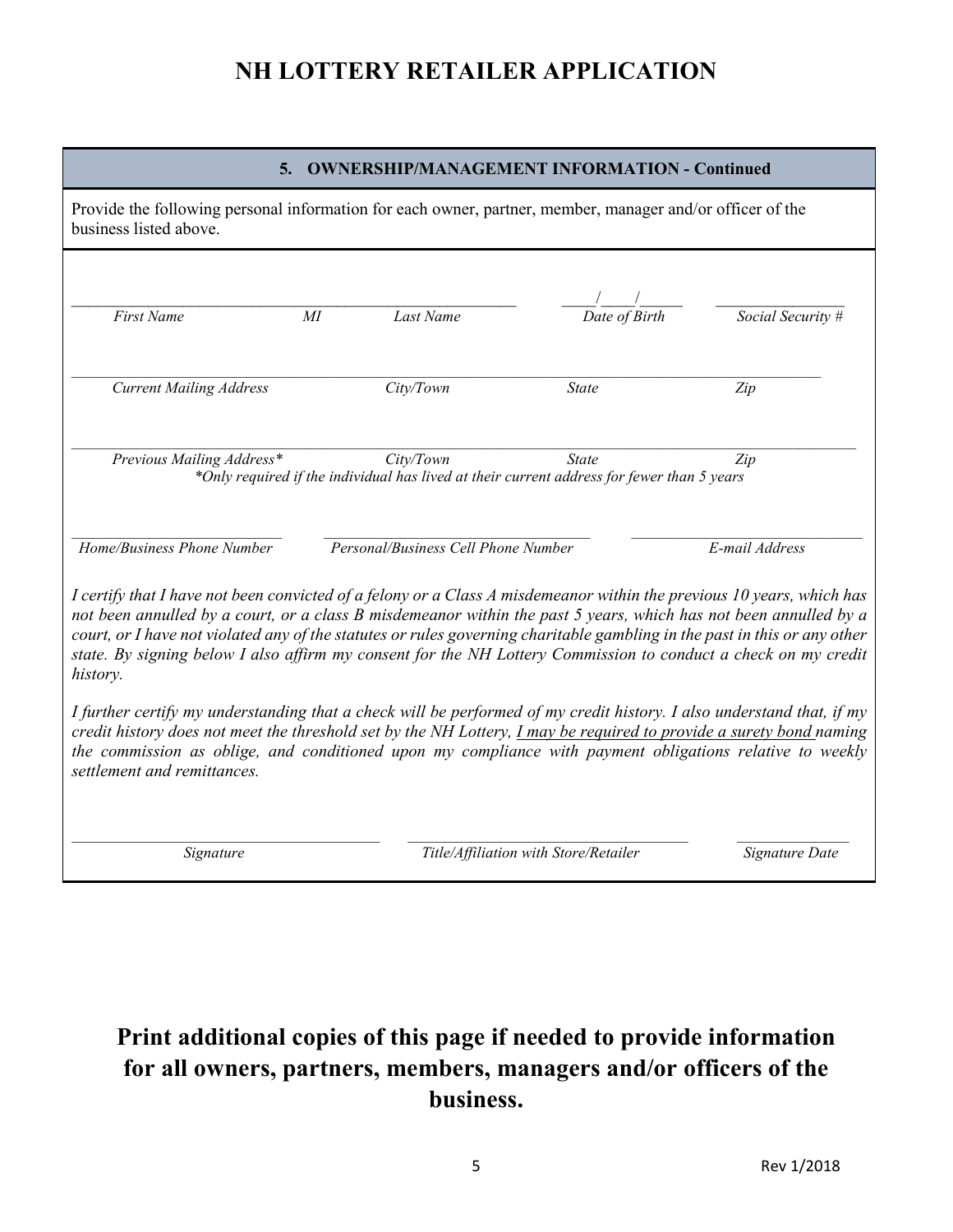| <b>OWNERSHIP/MANAGEMENT INFORMATION - Continued</b><br>5.                                                                                                                                                                                                                                                                                                                                                                                                                                            |                                                                                                           |                                                                                                            |                   |  |  |  |  |
|------------------------------------------------------------------------------------------------------------------------------------------------------------------------------------------------------------------------------------------------------------------------------------------------------------------------------------------------------------------------------------------------------------------------------------------------------------------------------------------------------|-----------------------------------------------------------------------------------------------------------|------------------------------------------------------------------------------------------------------------|-------------------|--|--|--|--|
| business listed above.                                                                                                                                                                                                                                                                                                                                                                                                                                                                               | Provide the following personal information for each owner, partner, member, manager and/or officer of the |                                                                                                            |                   |  |  |  |  |
| <b>First Name</b><br>$M\!I$                                                                                                                                                                                                                                                                                                                                                                                                                                                                          | Last Name                                                                                                 | $\overline{Date\ of}$ Birth                                                                                | Social Security # |  |  |  |  |
| <b>Current Mailing Address</b>                                                                                                                                                                                                                                                                                                                                                                                                                                                                       | City/Town                                                                                                 | State                                                                                                      | Zip               |  |  |  |  |
| Previous Mailing Address*                                                                                                                                                                                                                                                                                                                                                                                                                                                                            | City/Town                                                                                                 | <b>State</b><br>*Only required if the individual has lived at their current address for fewer than 5 years | Zip               |  |  |  |  |
| Home/Business Phone Number                                                                                                                                                                                                                                                                                                                                                                                                                                                                           | Personal/Business Cell Phone Number                                                                       |                                                                                                            | E-mail Address    |  |  |  |  |
| I certify that I have not been convicted of a felony or a Class A misdemeanor within the previous 10 years, which has<br>not been annulled by a court, or a class B misdemeanor within the past 5 years, which has not been annulled by a<br>court, or I have not violated any of the statutes or rules governing charitable gambling in the past in this or any other<br>state. By signing below I also affirm my consent for the NH Lottery Commission to conduct a check on my credit<br>history. |                                                                                                           |                                                                                                            |                   |  |  |  |  |
| I further certify my understanding that a check will be performed of my credit history. I also understand that, if my<br>credit history does not meet the threshold set by the NH Lottery, $\Gamma$ may be required to provide a surety bond naming<br>the commission as oblige, and conditioned upon my compliance with payment obligations relative to weekly<br>settlement and remittances.                                                                                                       |                                                                                                           |                                                                                                            |                   |  |  |  |  |
| Signature                                                                                                                                                                                                                                                                                                                                                                                                                                                                                            |                                                                                                           | Title/Affiliation with Store/Retailer                                                                      | Signature Date    |  |  |  |  |

## **Print additional copies of this page if needed to provide information for all owners, partners, members, managers and/or officers of the business.**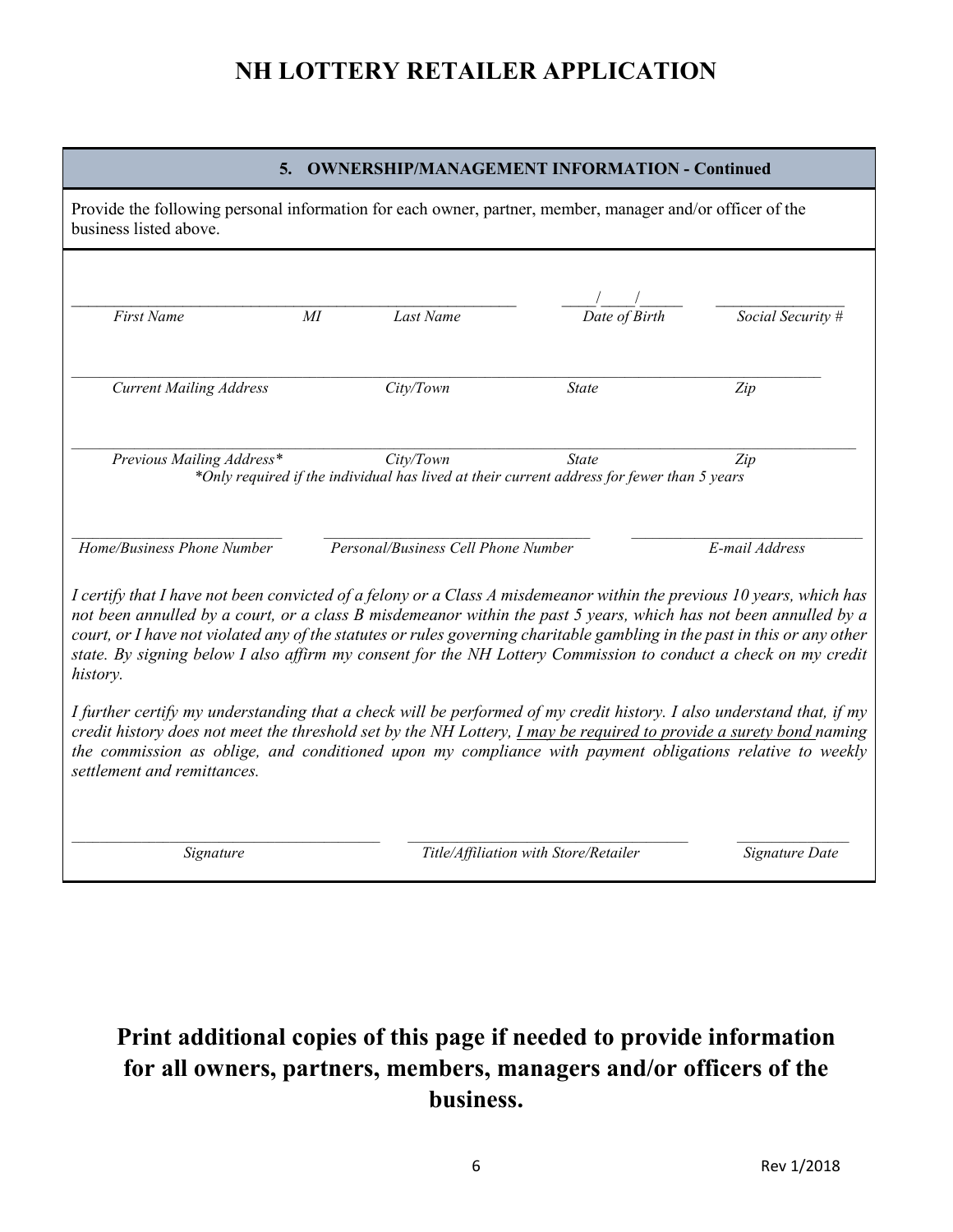#### **6. AUTHORIZED REPRESENTATIVE OF THE BUSINESS**

I certify that I am authorized to submit this application on behalf of the Business.

I further certify that the business will not allow any employee to operate KENO 603 games if such person has been convicted of a felony within the previous 10 years, which has not been annulled by a court, or a misdemeanor involving falsehood or dishonesty within the previous 5 years, which has not been annulled by a court, or has violated the statutes or rules governing charitable gaming in this or any state.

I further certify, under penalty of unsworn falsification pursuant to RSA 641:3, that the information provided on this form and on any of the supporting documentation is true, accurate and complete and that there are no willful misrepresentations in or falsifications of the information provided herein.

| <b>First Name</b>                           | МI                                | Last Name                                | Title/Affiliation with Store/Retailer |                     |  |
|---------------------------------------------|-----------------------------------|------------------------------------------|---------------------------------------|---------------------|--|
| Authorized Representative's Mailing Address |                                   |                                          | City/Town                             | <i>State</i><br>Zip |  |
| Authorized Representative's E-mail Address  |                                   | Authorized Representative's Phone Number |                                       |                     |  |
|                                             | Signature of Authorized Official* |                                          | Signature Date                        |                     |  |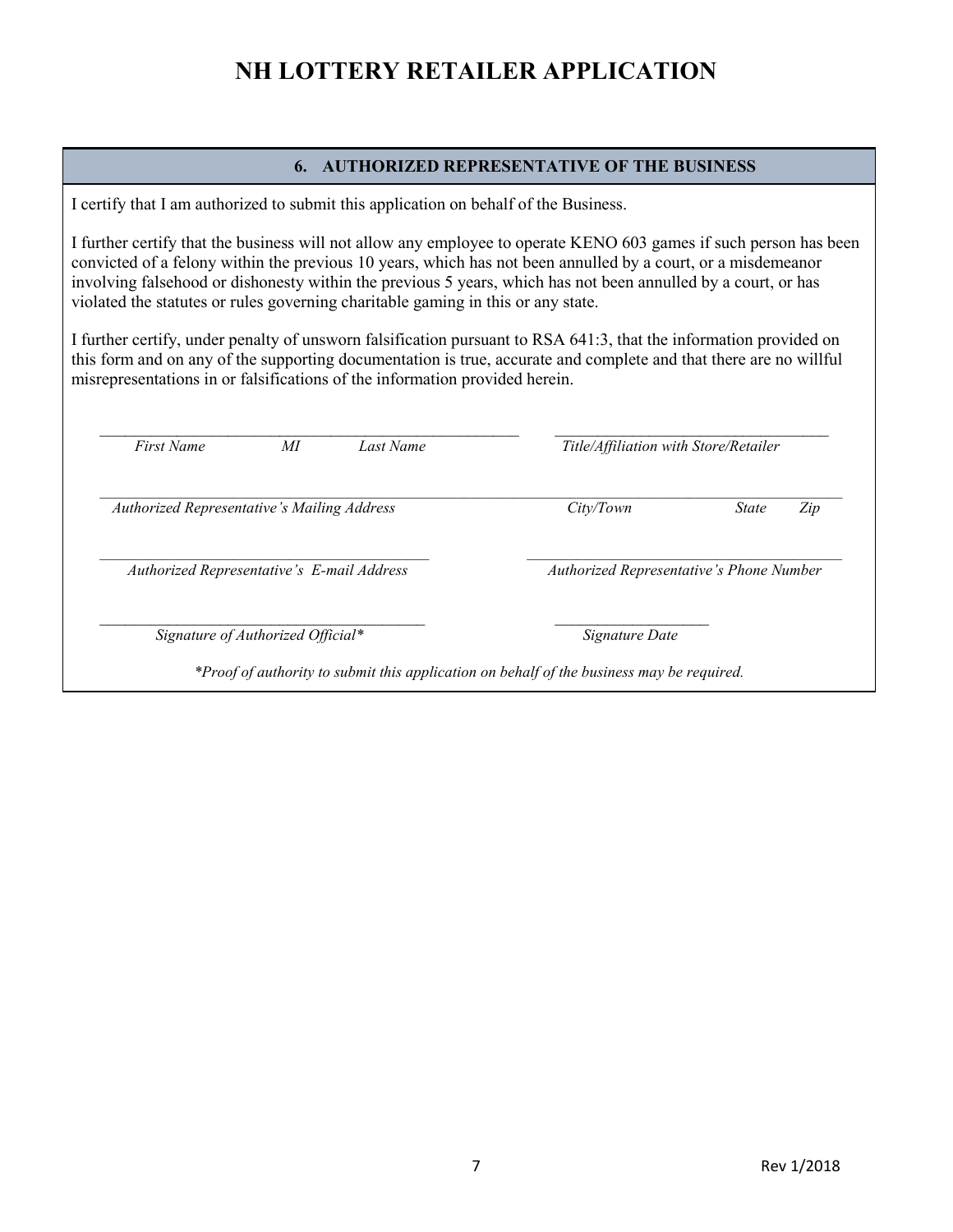

## **NH LOTTERY RETAILER APPLICATION CHECKLIST**

Your application packet must include the following items:

|  |  | A completed NH Lottery Retailer Application; |  |
|--|--|----------------------------------------------|--|
|--|--|----------------------------------------------|--|

If applicable, proof of registration with the NH Secretary of State, Corporation Division;

 $\checkmark$  A person conducting business under any name other than his/her own legal name must register with the NH Secretary of State. For example, John D. Smith doing business as "John D. Smith" does not have to register; however, if he conducts business as "John Smith Enterprises" he **does** have to register as "Enterprises" is not part of his legal name.

|  | $\Box$ A State of New Hampshire Alternate W-9 form; |  |
|--|-----------------------------------------------------|--|
|  |                                                     |  |

| $\Box$ An Authorization Agreement for Withdrawals (ACH form for weekly EFT's); |  |  |  |
|--------------------------------------------------------------------------------|--|--|--|
|                                                                                |  |  |  |

- A copy of voided check, or bank verification if savings account;
- A signed *NH Lottery Retailer Agreement*;

A photocopy of a state or government issued ID for each owner, partner, member, manager, or officer of the business identified in Sections 5 of the application.

 $\checkmark$  Photo ID can be a photocopy of a driver's license or passport;

A signed and notarized *Criminal Record Release Authorization* form for each owner, partner, member, manager or officer of the business identified in Section 5 of the application, along with payment of the processing fee.

- Please refer to the *Criminal Record Release Authorization* form for current fees.
- $\checkmark$  Checks must be made payable to: "State of NH Criminal Records".
- $\checkmark$  All Criminal Record Release forms **MUST** be notarized and mailed along with this application to the NH Lottery Office.
- $\checkmark$  Failure to follow these rules will delay your application process.

 $\Box$  If applying for a KENO 603 license, the \$500 license fee. Make checks payable to: NH Lottery Commission. The license fee will be refunded if an application is denied.

The completed application and all required supporting documentation must be delivered to:

NH Lottery Commission 14 Integra Drive Concord, NH 03301

If your application does not include all of the items listed above, is illegible, or if portions of the application are missing required information, it will be considered incomplete and returned. Your application will not be processed until the Licensing department receives all required criminal records from the State Police.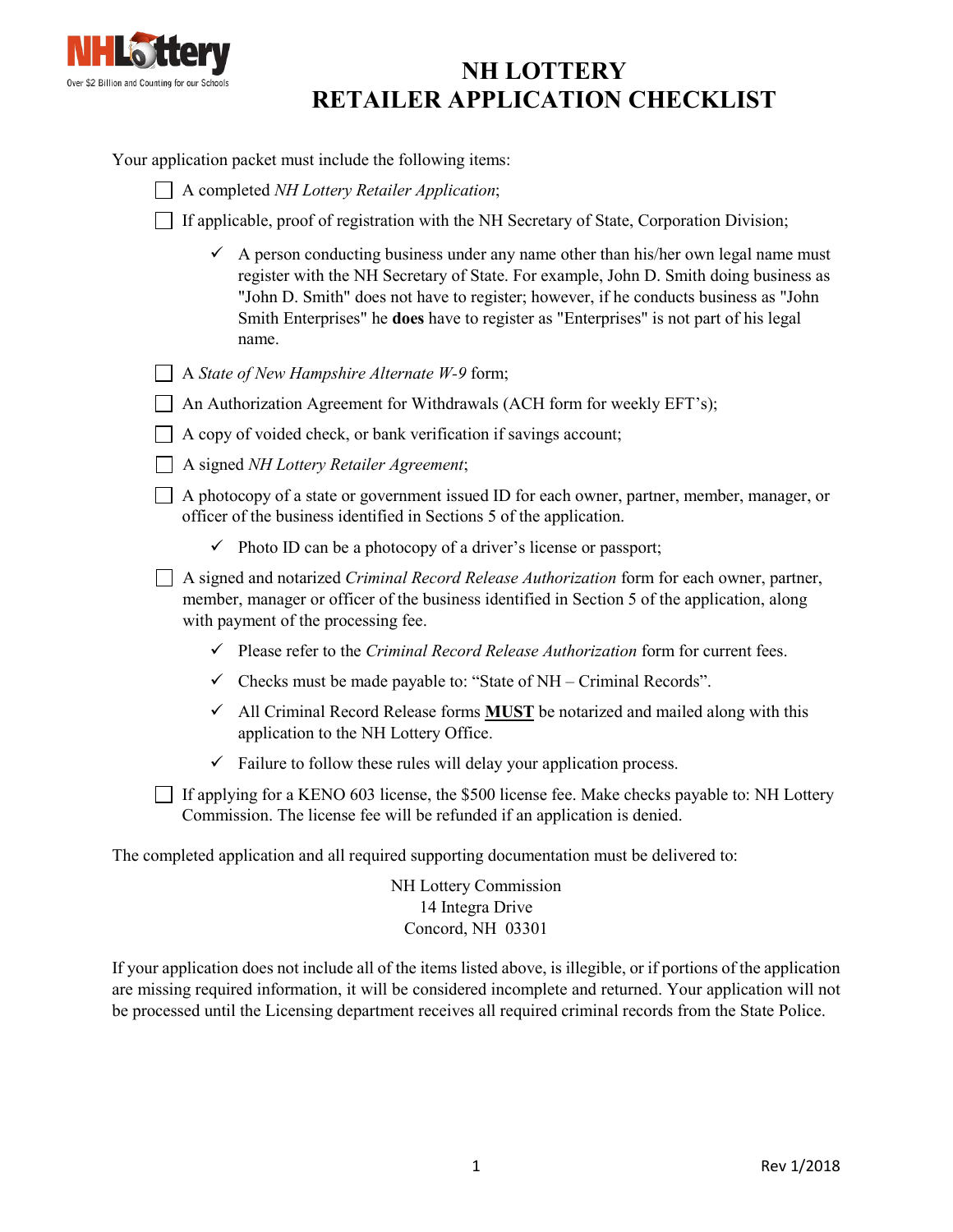

### STATE OF NEW HAMPSHIRE ALTERNATE W-9 FORM

#### PLEASE USE THIS FORM TO PROVIDE THE REQUESTED INFORMATION

Pursuant to IRS Regulations, you must furnish your Taxpayer Identification Number (TIN) to the State whether or not you are required to file tax returns. If this number is not provided, you may be subject to a 24% withholding on each payment made to you. To avoid this 24% withholding & to ensure that accurate tax information is reported to the IRS, A RESPONSE IS REQUIRED.

| Legal Entity Name:                                                                                                                                                                                                             |                                                                        |                                                 |                                                                                                                                                                                                                                |
|--------------------------------------------------------------------------------------------------------------------------------------------------------------------------------------------------------------------------------|------------------------------------------------------------------------|-------------------------------------------------|--------------------------------------------------------------------------------------------------------------------------------------------------------------------------------------------------------------------------------|
| Doing Business As Name: 1986. [19] Doing Business As Name: 1986. [19] Doing Business As Name: 1986. [19] Doing Business As Name: 1997. [19] Doing Business As Name: 1998. [19] Doing Business As Name: 1998. [19] Doing Busine |                                                                        |                                                 |                                                                                                                                                                                                                                |
| Payment Address:                                                                                                                                                                                                               |                                                                        |                                                 |                                                                                                                                                                                                                                |
| City/Town:                                                                                                                                                                                                                     | $STATE:$ $ZIP:$                                                        |                                                 | COUNTRY:                                                                                                                                                                                                                       |
| <b>Business Address:</b>                                                                                                                                                                                                       |                                                                        |                                                 |                                                                                                                                                                                                                                |
| City/Town:                                                                                                                                                                                                                     | $STATE:$ $ZIP:$                                                        |                                                 |                                                                                                                                                                                                                                |
|                                                                                                                                                                                                                                |                                                                        |                                                 | Telephone #: $\qquad \qquad \qquad \qquad \qquad \text{Cell Phone #:} \qquad \qquad \qquad \text{FAX #:} \qquad \qquad \qquad$                                                                                                 |
| Contact Person:                                                                                                                                                                                                                |                                                                        |                                                 | Website: E-Mail (Main Office):                                                                                                                                                                                                 |
| TAXPAYER IDENTIFICATION NUMBER (TIN) as used on IRS tax return                                                                                                                                                                 |                                                                        |                                                 |                                                                                                                                                                                                                                |
| Social Security # (SSN): $\frac{1}{2}$ (SSN) = 0.000 m                                                                                                                                                                         |                                                                        |                                                 | Fed ID # $(ENN/FIN):$                                                                                                                                                                                                          |
| PRINCIPAL ACTIVITY                                                                                                                                                                                                             |                                                                        |                                                 |                                                                                                                                                                                                                                |
| Service Provider                                                                                                                                                                                                               |                                                                        | Product/Merchandise Provider                    | Other Provider                                                                                                                                                                                                                 |
|                                                                                                                                                                                                                                |                                                                        |                                                 | List the principal type of service, product or other that is provided:                                                                                                                                                         |
|                                                                                                                                                                                                                                | Medical/Health Care Services                                           | Legal Services                                  | 1099 Grant Reportable                                                                                                                                                                                                          |
| DESIGNATION (select ONLY THOSE which apply to you/your organization as provided to the IRS)                                                                                                                                    |                                                                        |                                                 |                                                                                                                                                                                                                                |
|                                                                                                                                                                                                                                | Individual/Sole-Proprietor                                             | Corporation (S)                                 | Government                                                                                                                                                                                                                     |
| Single Member LLC<br>LLC (C Corporation)                                                                                                                                                                                       |                                                                        | Corporation (C)                                 | Travel/Intern                                                                                                                                                                                                                  |
| LLC (S Corporation)                                                                                                                                                                                                            |                                                                        | Partnership                                     | Refund/Reimbursement                                                                                                                                                                                                           |
| LLC (P Partnership)                                                                                                                                                                                                            |                                                                        | <b>Estate or Trust</b>                          | Tax-Exempt                                                                                                                                                                                                                     |
| <b>EXEMPTIONS:</b>                                                                                                                                                                                                             | <u> 1980 - Jan Barbara, martin da kasar Amerikaan kasar Indonesia.</u> |                                                 | Exemption from FATCA reporting:                                                                                                                                                                                                |
| Under penalty of perjury, I declare that the information provided is true, correct & complete, to the best of my knowledge & belief.                                                                                           |                                                                        |                                                 |                                                                                                                                                                                                                                |
| NAME & TITLE (print or type):                                                                                                                                                                                                  |                                                                        |                                                 |                                                                                                                                                                                                                                |
| TELEPHONE #: __________________                                                                                                                                                                                                |                                                                        |                                                 | CELL PHONE #: $\qquad \qquad$ FAX #: $\qquad \qquad$                                                                                                                                                                           |
| SIGNATURE:                                                                                                                                                                                                                     |                                                                        |                                                 |                                                                                                                                                                                                                                |
| E-Mail (Main Office):                                                                                                                                                                                                          | <u> 1990 - Johann Barbara, martin amerikan ba</u>                      |                                                 | Website: Version of the Community of the Community of the Community of the Community of the Community of the Community of the Community of the Community of the Community of the Community of the Community of the Community o |
| PLEASE RETURN WHEN COMPLETED TO:<br>(Phone) 603-271-3391<br>$(Fax)$ 603-271-1160                                                                                                                                               |                                                                        | NH LOTTERY<br>14 INTEGRA DR<br>CONCORD NH 03301 |                                                                                                                                                                                                                                |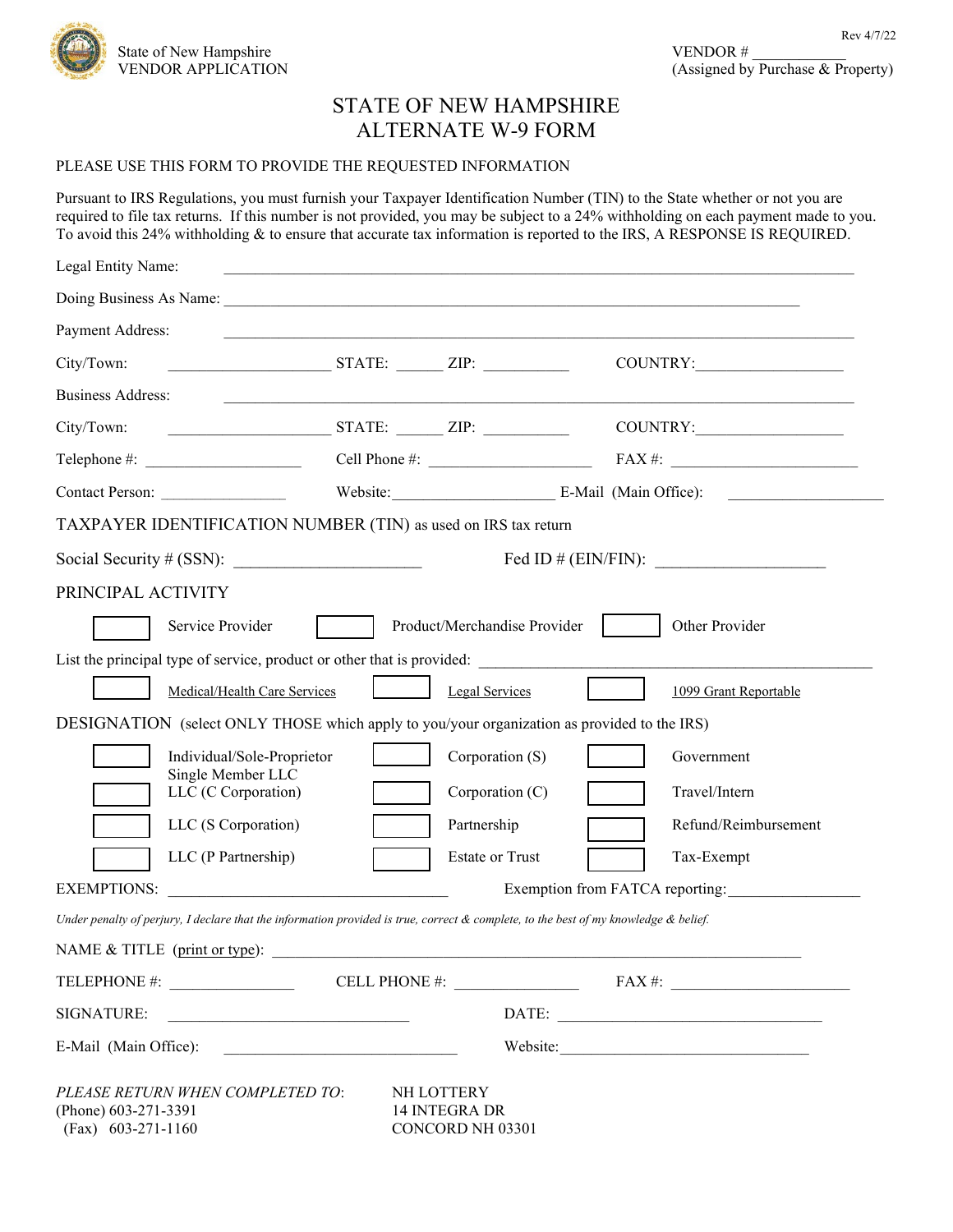### **New Hampshire Lottery Commission Authorization Agreement for Variable Withdrawals (ACH Debits)**\_\_\_\_\_\_\_\_\_\_\_\_\_\_\_\_\_\_\_

I hereby authorize the New Hampshire Lottery Commission to make withdrawals each week from the account identified below at \_\_\_\_\_\_\_\_\_\_\_\_\_\_\_\_\_\_\_\_\_\_\_\_\_\_\_\_\_\_\_\_\_\_\_\_\_ (Depository Financial Institution, or DFI) and authorize the DFI to charge such withdrawals to my listed account. The amount of such weekly withdrawals will be equal to the amount shown on my weekly invoice for gaming transactions, of which I will maintain a record. Adjusting entries to correct errors are also authorized.

It is agreed that these withdrawals may be made electronically and under the rules of the national and local Automated Clearing House Associations. I understand that this authorization will remain in effect until fourteen days advanced notice of termination or change of account is given to the New Hampshire Lottery Commission. I acknowledge receipt of a completed copy of this authorization.

|                                                     |                                  |                                                          |          | Tax I.D. Number |  |
|-----------------------------------------------------|----------------------------------|----------------------------------------------------------|----------|-----------------|--|
| Name as shown on checking Account<br>(please print) |                                  | Signature of Authorizing Party (Owner, Partner, Officer) |          | Date            |  |
| Address: Street, P.O. Box                           | City                             | <b>State</b>                                             | Zip Code |                 |  |
|                                                     |                                  | FOR LOTTERY USE ONLY                                     |          |                 |  |
| Checking<br><b>Account Only</b>                     | DFI's Routing and Transit Number | <b>Account Number</b>                                    |          |                 |  |
|                                                     |                                  |                                                          |          |                 |  |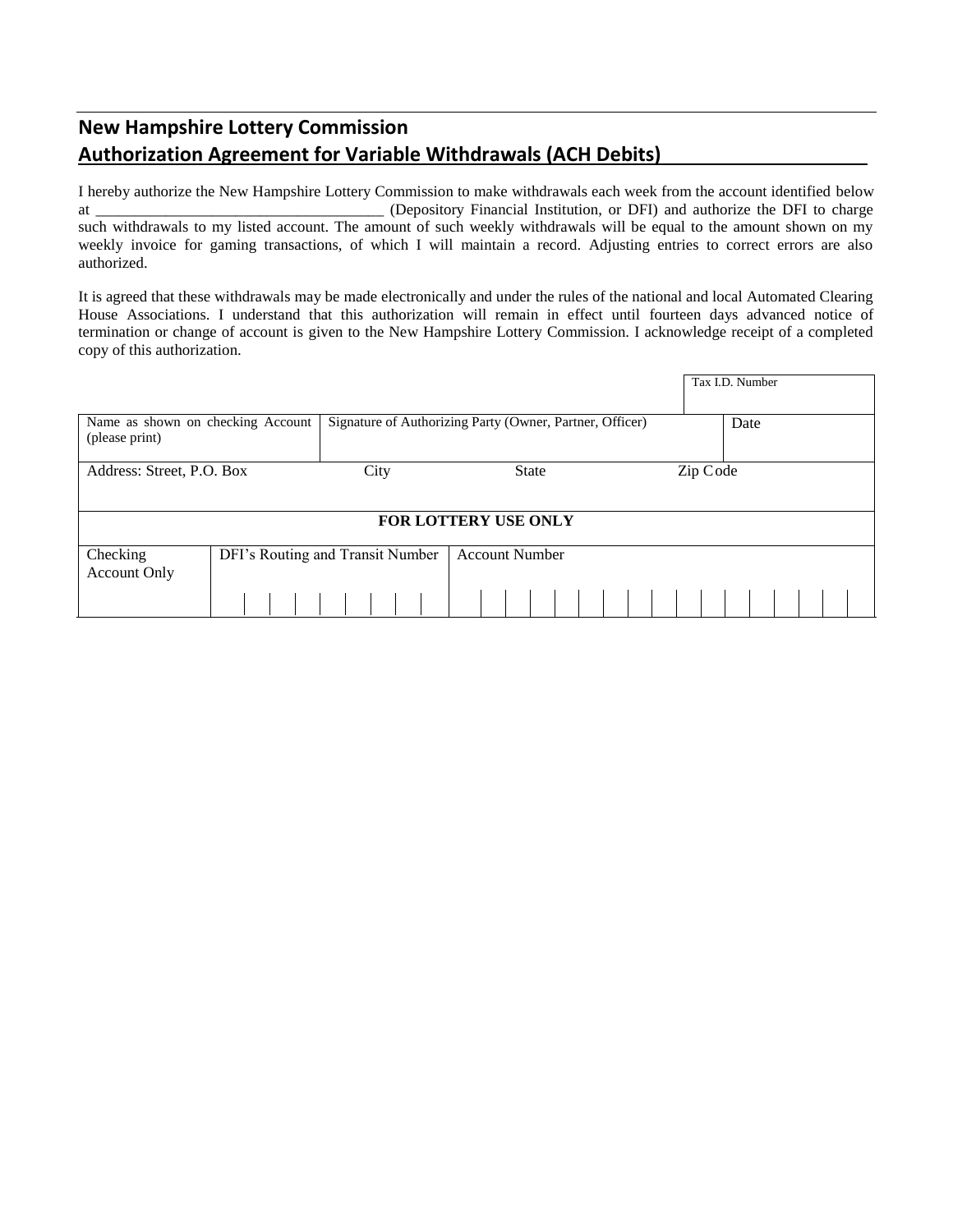#### NEW HAMPSHIRE LOTTERY UNIFORM RETAILER AGREEMENT

THIS AGREEMENT is made by and between the New Hampshire Lottery Commission, hereinafter referred to as the "Commission" and , hereinafter referred to as the "Retailer".

This Agreement relates to Licenses for the following licensed activities (Check all that Apply):

□ License to Sell Lottery Tickets

□ License to Operate Keno Games (known as Keno 603) and Sell Lottery Tickets

### **GENERAL PROVISIONS**

The Parties agree that the following provisions apply generally regardless of the nature of the retail license:

- 1) The Agreement shall take effect when fully executed by the Retailer and Commission and will remain in effect for as long as Retailer retains the License that is the subject of this Agreement. Notwithstanding this provision, the Commission reserves the right to terminate this Agreement, with thirty (30) days written notice to the Retailer, for the purposes of entering into a new agreement with Retailer if, in the Commission's determination, material changes in laws, regulations, or circumstances require changes to this Agreement.
- 2) This Agreement shall become null and void if Retailer's license is terminated or Retailer ceases operations. The terms which, by their nature, require actions after the termination of the license, including but not limited to continuation of liability and removal of equipment, shall survive the termination of the Agreement.
- 3) The Retailer is required to meet ADA (Americans with Disabilities Act) guidelines under Title II. A survey of ADA requirements will be conducted by the Commission prior to licensing. The Commission reserves the right to periodically review ADA compliance throughout the course of this Agreement. Failure to comply with ADA requirements may be grounds for termination of this Agreement and the Retailer's license.
- 4) Retailer agrees to provide updated financial and business information at the request of the Commission.
- 5) This Agreement is subject to the applicable statutes and regulations governing the Commission licenses. To the extent there is a conflict between the applicable statutes and regulations and the terms of this Agreement, the provisions of the applicable statutes and regulations supersede this Agreement.
- 6) Retailer agrees that its' service with respect to Commission products will meet or exceed the standard of a reasonably prudent businessperson.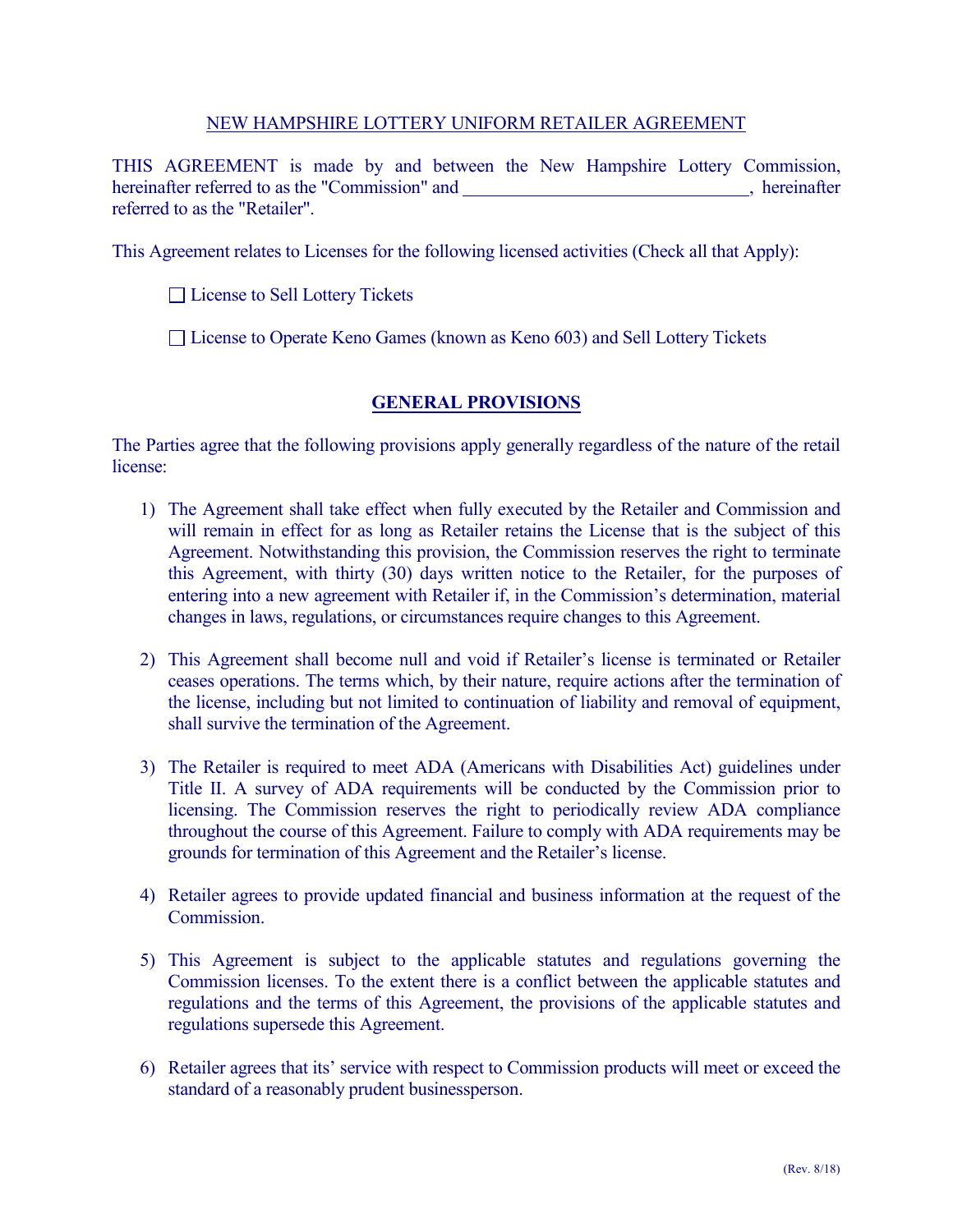- 7) Any equipment or materials supplied by the Commission pursuant to this Agreement remain the property of the Commission or its vendor(s). Retailer agrees to take all reasonable steps to guard the safety, security, and operational integrity of the equipment in its facility.
- 8) Retailer shall not perform any mechanical or electrical maintenance or modification of equipment provided by the Commission unless prompted to do so by the Commission or its designee.
- 9) Retailer agrees to attend such training sessions as the Commission shall deem necessary for the successful performance of the Lottery services.
- 10) Retailer agrees to be bound by all applicable requirements found in the statute, administrative rules of the Commission, Multi-State Lottery Association (MUSL) and Tri-State rules, and game specific rules.
- 11) Retailer must notify the Commission of its intent to temporarily or permanently cease operations at least 14 days in advance of such closure.
- 12) Retailer and its staff shall not purchase, play, or redeem any Lottery games during the course of their working hours.
- 13) Retailer will take all reasonable steps to ensure that only persons 18 years of age or older purchase Lottery games at Retailer's premises.
- 14) This Agreement may not be assigned by Retailer.
- 15) The Commission reserves the right to immediately terminate this Agreement, and the Retailer's rights to sell Lottery products, and to remove all Lottery-supplied products and equipment when the Retailer:
	- (a) violates the provisions of this Agreement or any applicable statutes, administrative rules, MUSL rules, Tri-State rules, or other game specific rule; or
	- (b) fails to meet the following minimum sales volume as applicable, averaged over 12 consecutive weeks:
		- i) \$500.00 per week in lottery ticket sales.
		- ii) \$3,400 per week in keno sales.
- 16) The Retailer, upon demand by the Commission, shall allow free access to the Retailer's location for purpose of such removal of the Lottery products or equipment.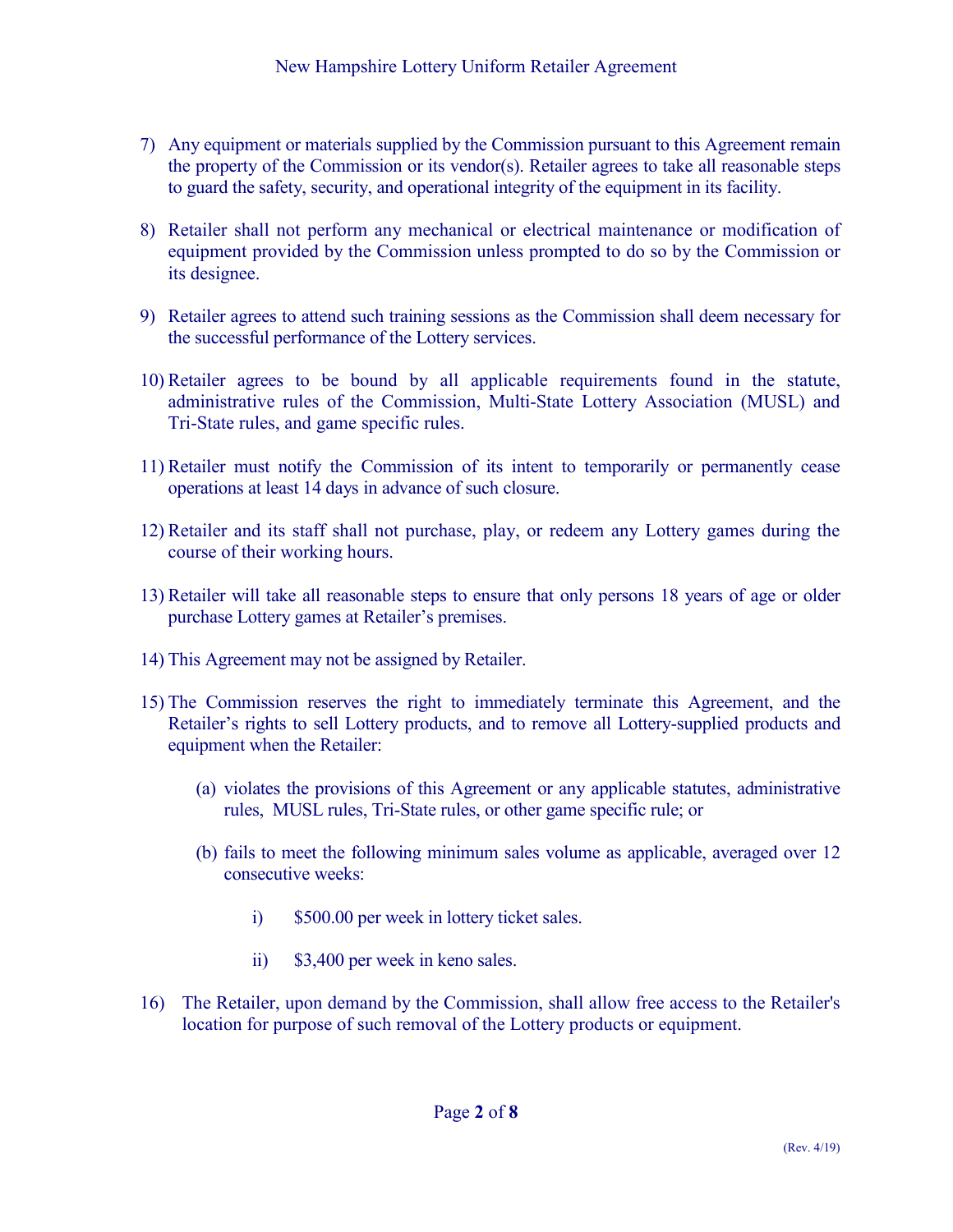### New Hampshire Lottery Uniform Retailer Agreement

17) The term "Retailer" as used in this agreement includes the natural person, in his/her individual capacity, who has signed this agreement on behalf of a corporation, limited partnership, partnership or any other entity. In affixing his/her signature to this agreement on behalf of any entity, the said natural person agrees to be personally bound by the provisions of this agreement and agrees to be held personally liable for any breach. This liability shall survive the termination of this Agreement.

### SPECIAL PROVISIONS RELATING TO SALE OF LOTTERY TICKETS

The following provisions are applicable to Retailers possessing a license to sell Lottery tickets:

- 1) The Retailer agrees to:
	- a) provide services for the Commission for the sale of Lottery tickets in accordance with instructions from the Commission as may be amended from time to time.
	- b) be financially responsible to the Commission for all revenues derived from the sale of Lottery tickets.
	- c) keep a separate accounting of money received from the sale of tickets.
	- d) prominently post point-of-sale and other promotional materials, including all terminal notices, supplied by the Commission.
	- e) have the computer terminal available and operational for the sale and redemption of Lottery tickets during all hours and days that the Retailer's business is open.
	- f) provide space for and publicly display all Lottery-supplied equipment including, but not limited to, a lottery terminal, play slip reader, barcode reader, customer ticket checker (prize checker), on counter ticket dispenser, customer display unit, and advertising monitor.
	- g) provide a twin-receptacle 110 volt electric outlet, the use of which shall be exclusively for Lottery-supplied equipment.
	- h) locate the terminal within the Retailer's premises in a location acceptable to the Commission, and not move the terminal without obtaining pre-approval from the Commission; said move will be conducted only by the Lottery's system vendor with 14 days' notice.
	- i) exercise due care in the operation of the terminal and other Lottery-supplied equipment, and to immediately notify the system vendor (who is responsible for the maintenance of all computer terminals and communications) of any terminal and other Lottery-supplied equipment malfunction by calling its toll-free number.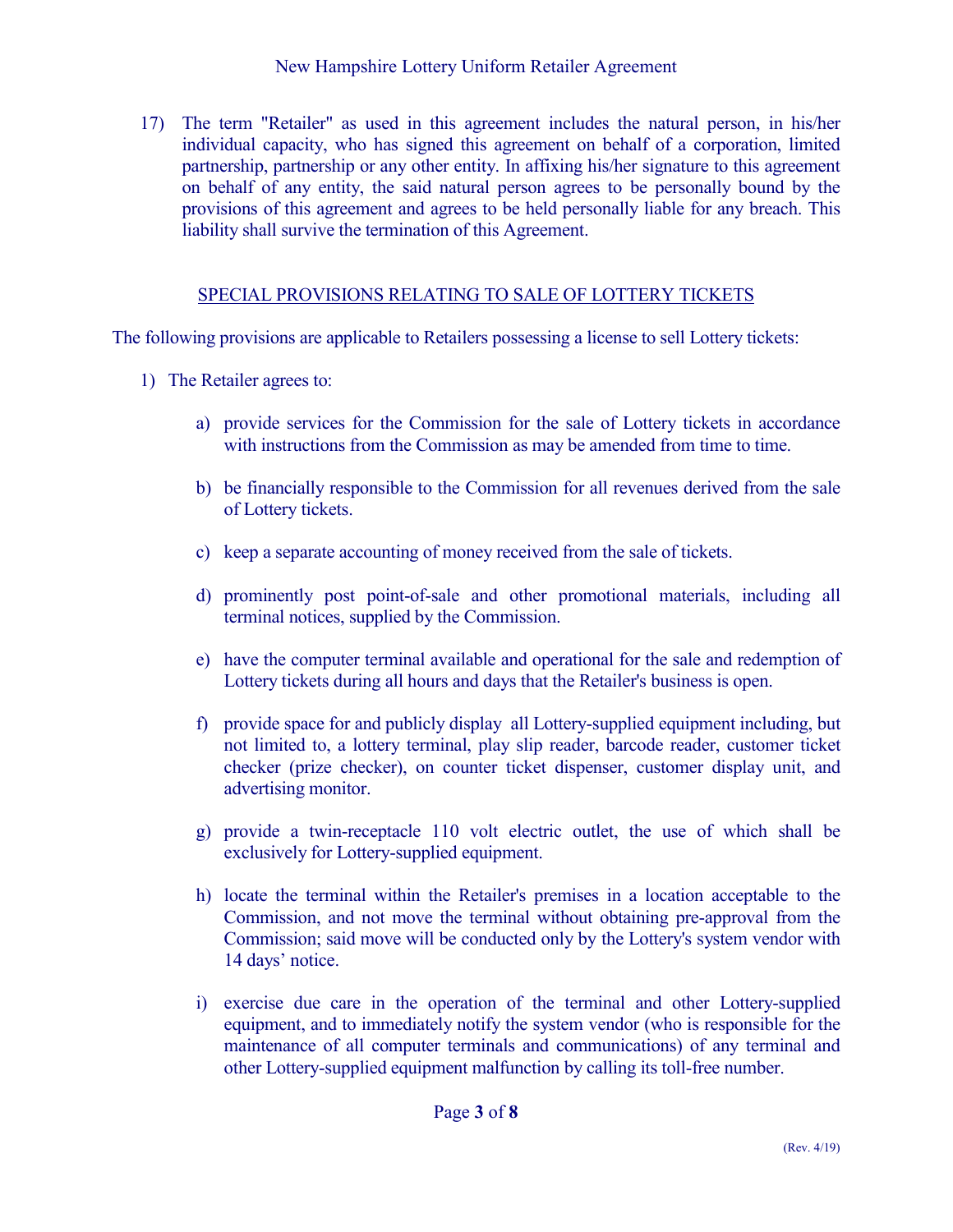- j) have available sufficient funds to instantly pay (either by cash or check) all claimed prizes up to and including \$599.00.
- k) inquire of winning numbers and post them prominently as soon as possible, following the drawing of each system game.
- l) participate in Electronic Funds Transfer (EFT) pertaining to payment of money due to the Commission. Participation in Electronic Funds Transfer will entail a weekly withdrawal from the retailer's bank account equal to the amount due the Commission. The retailer may determine the amount due by taking a weekly statement from the terminal. The retailer is responsible for any expenses related to participation in Electronic Funds Transfer.
- m) be responsible for all instant tickets the Retailer is issued. Retailers are financially responsible even if the tickets are lost, stolen or destroyed.
- n) settle fully sold lots (books or packs of tickets) prior to the scheduled visit by the sales representative of the Commission. A book of tickets is said to be settled when it is moved from Active status to Settled status and payment of the book becomes due to the Lottery.
- 2) In consideration of all services to be performed under this Agreement, the Commission agrees to:
	- a) pay the Retailer the commission of 5%, (subject to adjustment based on statutory changes) for all valid sales of lottery tickets.
	- b) to pay the Lottery Retailer a 1% cashing commission on all prizes (up to and including \$599) paid by the Retailer; this cashing commission applies to instant scratch tickets, TriState Pick 3/Pick 4, and Fast Play games only.
	- c) provide a computer terminal and other equipment as described in Section 1(e) above to the Retailer at no installation cost and to provide training for the operation of same.
	- d) install required communications systems for the operation of terminals at no expense to the Retailer. The Retailer remains responsible for all costs associated with providing required wiring and electrical work for these terminals.
	- e) furnish ticket stock, bet slips, and other forms necessary to produce tickets from the sales terminals.
	- f) supply standard on-counter instant ticket dispensers, Point Of Sale and other publicity material plus other equipment to facilitate the sale of lottery products.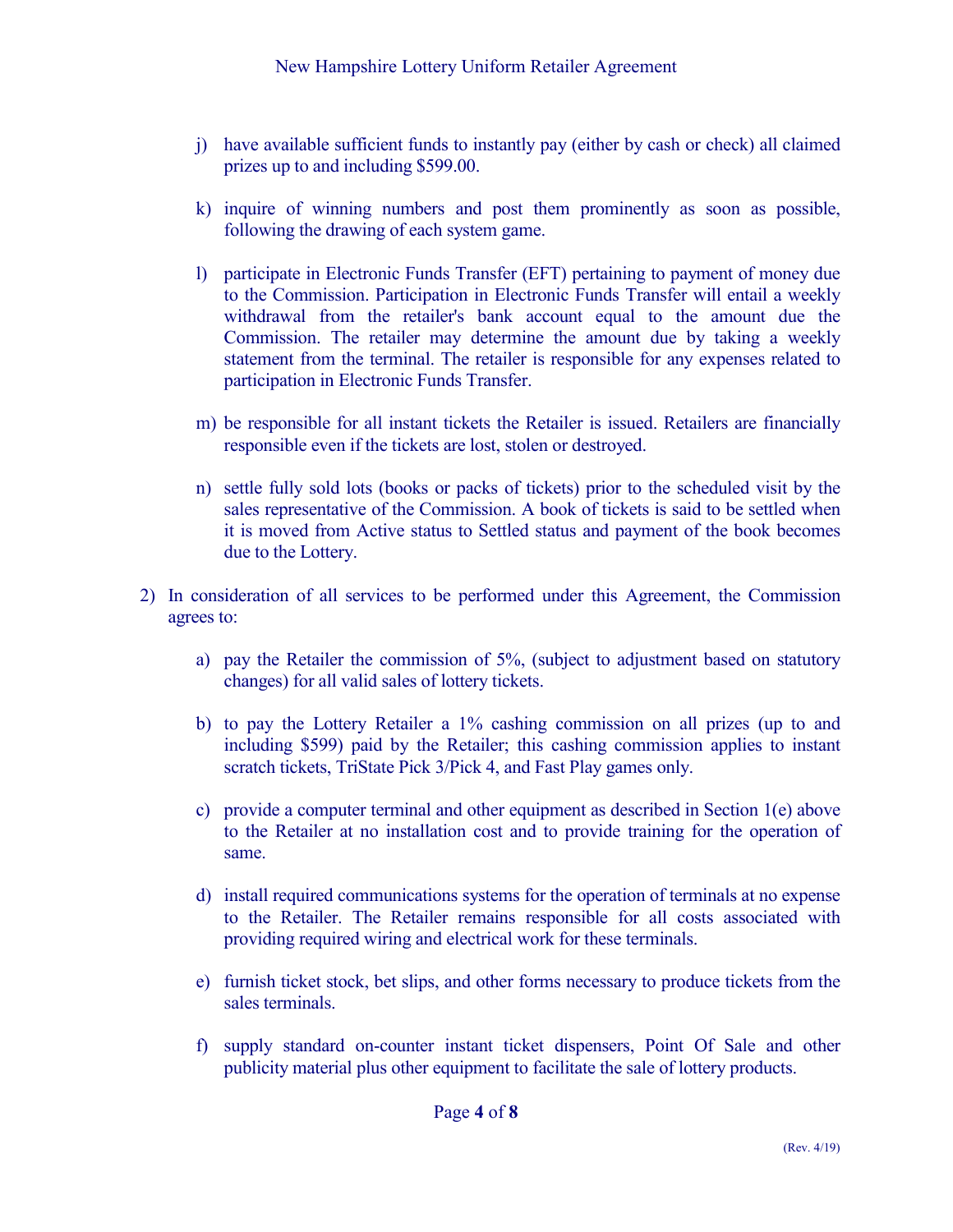g) provide routine terminal maintenance.

### SPECIAL PROVISIONS RELATING TO LOTTERY TICKET VENDING MACHINES

The following provisions are applicable to Retailers who are supplied with a Lottery Ticket Vending Machine (LTVM) at their premises:

- 1) The Retailer agrees to:
	- a) keep the LTVM at the physical premises described in their Application for a License.
	- b) ensure the physical security of the LTVM.
	- c) not move the LTVM; any move requires prior approval from the Commission and shall be made only by the Commission's designee with 14 days' notice.
	- d) not display or put any signage on the LTVM without prior approval from the Commission.
	- e) exercise due care in the operation of the LTVM.
	- f) not make any modifications to the LTVM.
	- g) immediately notify the Commission's online vendor of any malfunction by calling the vendor's toll-free telephone number displayed on the machine.
	- h) maintain a full inventory of tickets in the LTVM, and to re-supply ticket inventory as needed.
	- i) place the LTVM in a location within the premises that is approved by the Commission, which position shall be visible at all times by at least one employee of the Retailer.
	- j) supply a dedicated electrical outlet and required communication equipment (DLI, Ethernet).
	- k) allow the Commission's sales representative full access to the LTVM for the purpose of verifying ticket inventory and printing any necessary reports.
	- l) allow full access to the Commission's designees for periodic maintenance or repair of the LTVM.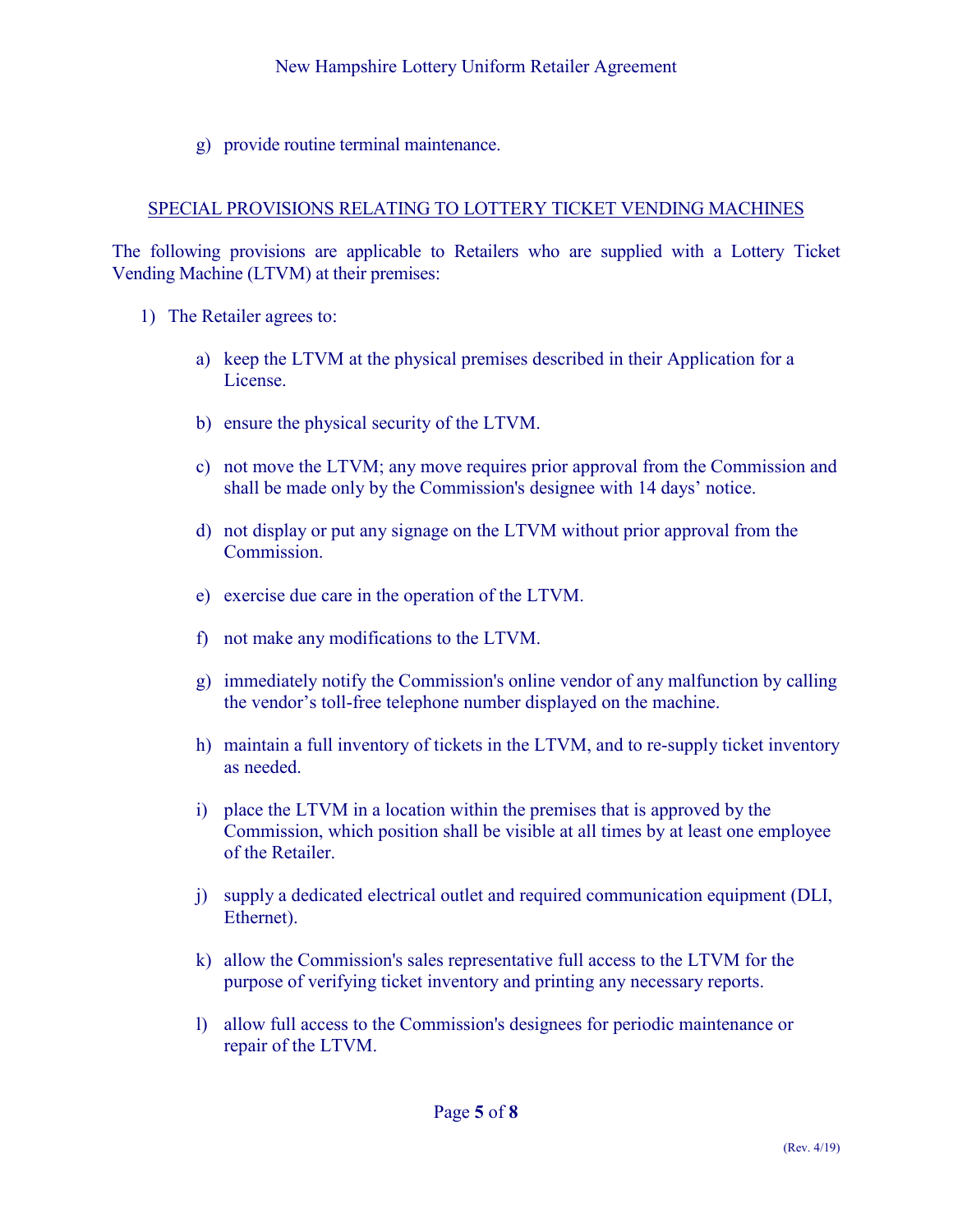- 2) In consideration of all services to be performed under this agreement, the Commission shall:
	- a) provide an LTVM to the Retailer at no cost.
	- b) furnish thermal paper for the printing of reports and tickets from the LTVM.
	- c) provide routine maintenance of the LTVM.
	- d) pay the Retailer the current commission for all valid sales of Lottery tickets, in accordance with prevailing practices.

### SPECIAL PROVISIONS RELATING TO KENO 603 LICENSES

The following provisions are applicable to Retailers possessing a license to operate Keno on their commercial premises. Keno Retailers are advised that they are also required to sell Lottery tickets as part of this license and that they must abide by the provisions in this Agreement relating to sale of Lottery tickets and operation of Lottery Ticket Vending Machines, if applicable:

- 1) The Retailer agrees to:
	- a) provide services for the Commission for the sale of Keno 603 tickets in accordance with instructions from the Commission as may be amended from time to time.
	- b) be financially responsible to the Commission for all revenues derived from the sale of Keno 603 tickets.
	- c) keep a separate accounting of money received from the sale of Keno 603 tickets.
	- d) prominently post point-of-sale and other promotional materials, including all terminal notices, supplied by the Commission.
	- e) keep the Keno 603 Equipment (including MicroLot, Keno 603 Terminal and dedicated monitor) at the physical premises described above.
	- f) exercise due care in the operation of the Lottery-supplied Keno 603 equipment, and to immediately notify the system vendor (who is responsible for the maintenance of all computer terminals and communications) of any malfunctions by calling its tollfree number.
	- g) ensure the physical security of the Keno 603 Equipment.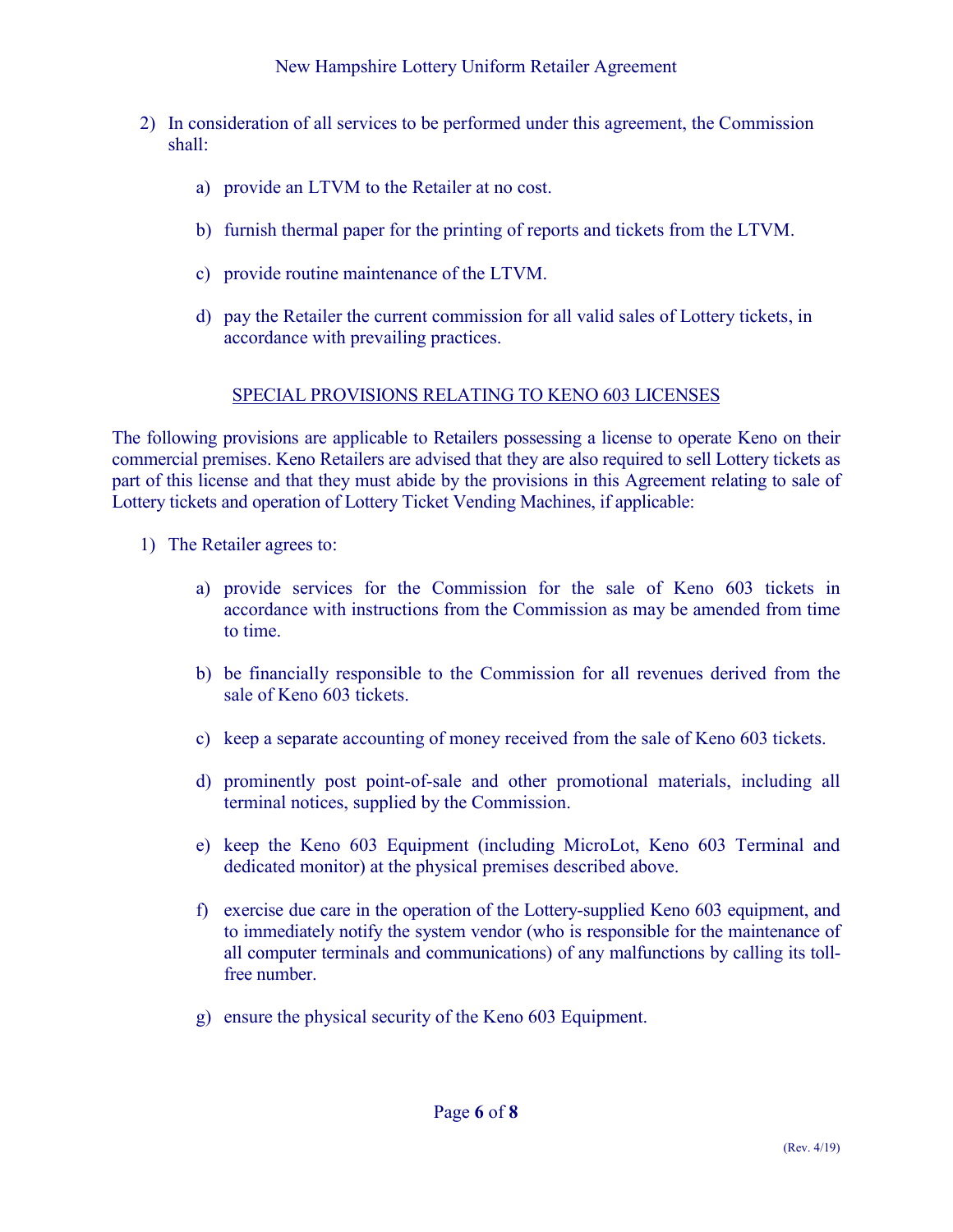- h) locate the Keno 603terminals within the Retailer's premises in a location acceptable to the Commission, and not move the terminal without obtaining preapproval from the Commission; said move will be conducted only by the Lottery's system vendor with14 days' notice.
- i) to have the Keno 603 terminal available and operational for the sale of Keno tickets and to redeem all Keno tickets during all hours and days that the Retailer's business is open.
- j) ensure that any individuals allowed to operate Keno at the Retailer's establishment:
	- (i) has not been convicted of a felony or class A misdemeanor within the previous 10 years which has not been annulled by a court, or
	- (ii) has not been convicted of a class B misdemeanor within the past 5 years which has not been annulled by the court, or
	- (iii) has not violated any of the statutes or rules governing charitable gaming in the past in this or any other state.
- k) provide all necessary required electrical outlets and wiring to support Keno 603 equipment.
- l) sell Keno 603 tickets only in the areas of the premises apportioned for distribution of alcoholic beverages, such as a cocktail lounge or other area separate from the dining room. It is the intent of the Commission that Keno 603 retailers operate in areas restricted to those under the age of 18.
- m) allow full access to the Commission's designees for periodic maintenance or repair of the Keno 603 Equipment.
- n) prominently display winning numbers following the drawing of each Keno 603 game.
- o) have available sufficient funds to instantly pay (either by cash or check) all claimed prizes up to and including \$599.00.
- o) participate in Electronic Funds Transfer (EFT) pertaining to payment of money due the Commission. Participation in Electronic Funds Transfer will entail a weekly withdrawal from the retailer's bank account equal to the amount due the Commission. The Retailer may determine the amount due by taking a weekly statement from the terminal. The retailer is responsible for any expenses related to participation in Electronic Funds Transfer.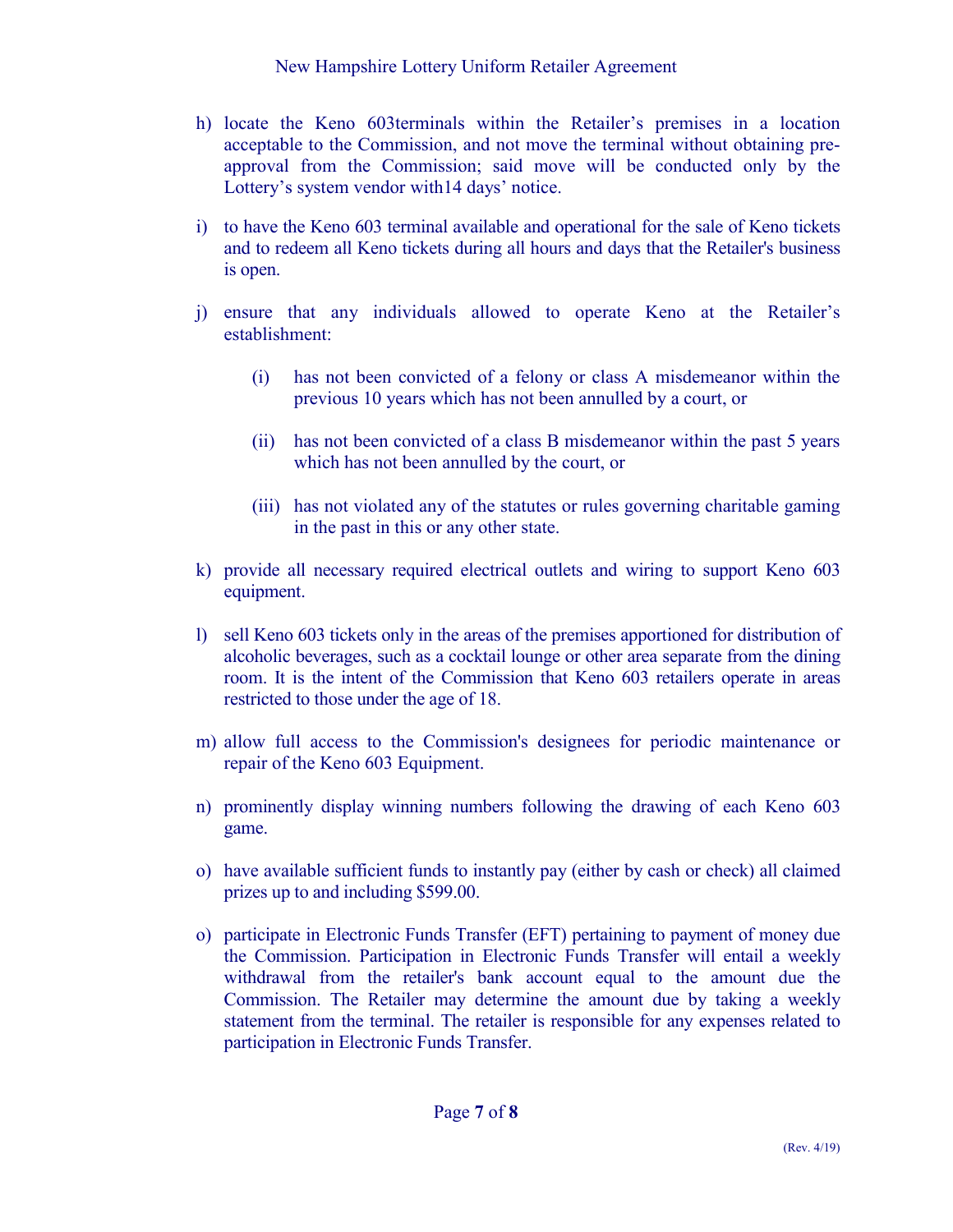- 2) In consideration of all services to be performed under this agreement, the Commission shall:
	- a) provide all necessary Keno equipment to the Retailer including communications systems for the operation of terminals at no expense to the Retailer. The Retailer remains responsible for all costs associated with providing required wiring and electrical work for these terminals. The Commission may take up to 30 days following completion of Retailer training to install this equipment.
	- b) provide routine maintenance of the Keno Equipment.
	- c) pay the Retailer the commission of 8%, (subject to adjustment based on statutory changes) for all valid sales of Keno 603 tickets.

|                          | Witnessed By:     |
|--------------------------|-------------------|
| <b>Owner's Signature</b> | Signature         |
| <b>Print Name</b>        | <b>Print Name</b> |
| Date                     | Date              |
| <b>Lottery Director</b>  | Date              |